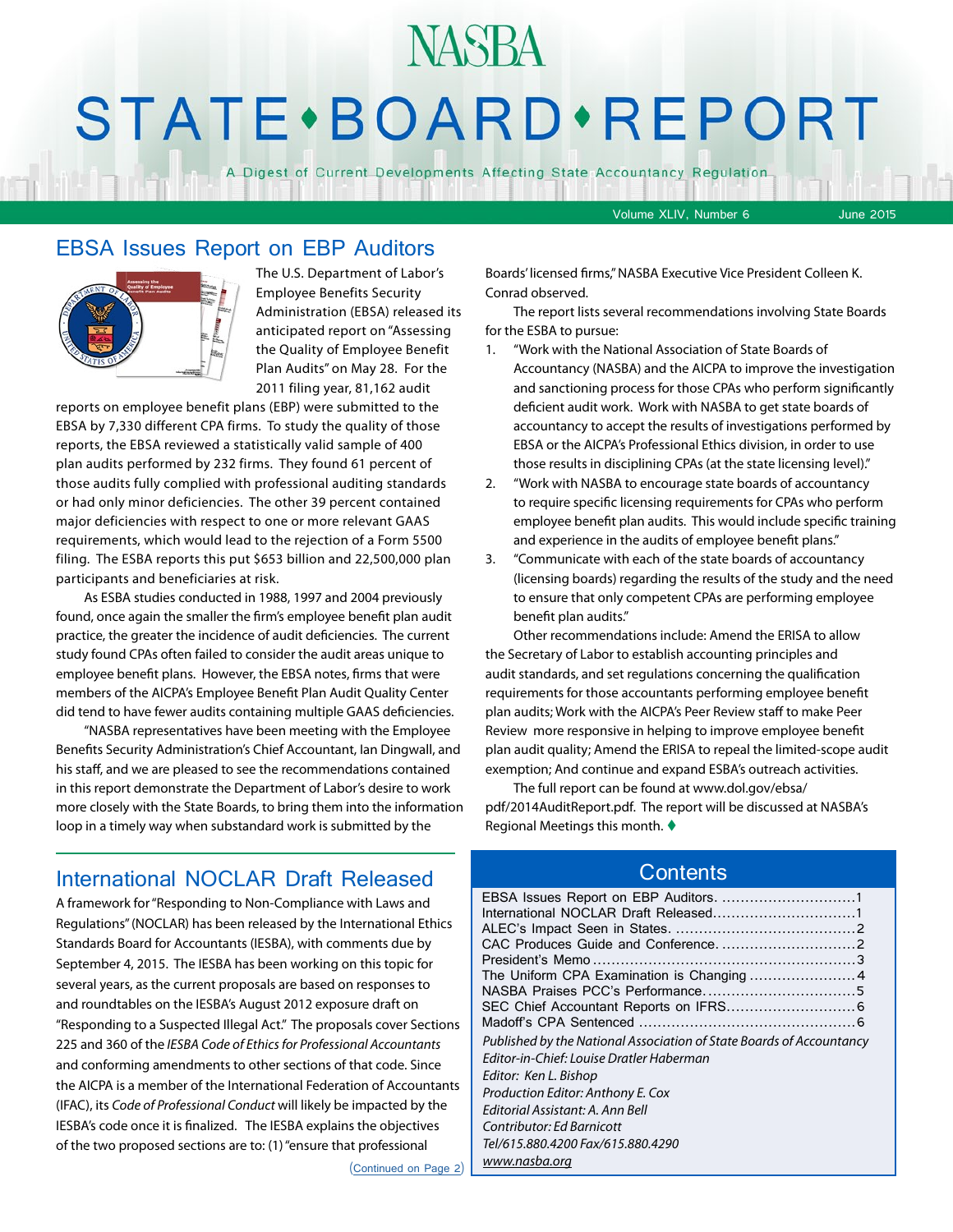# <span id="page-1-0"></span>ALEC's Impact Seen in States

In monitoring the legislation introduced this past year, NASBA Director of Legislative and Governmental Affairs John Johnson has seen several states consider a version of the "Occupational Licensing Relief and Job Creation Act," initially proposed by the American Legislative Exchange Council (ALEC). The model legislation states:

"An individual has a right to engage in a lawful occupation free from any substantial burden in an occupational regulation unless the government demonstrates (1) It has a compelling interest in protecting against present and recognizable harm to the public health or safety, and (2) The occupational regulation is the least restrictive means of furthering that compelling interest." The ALEC model act goes on to state that an individual may assert the right to engage in a lawful occupation in any judicial or administrative proceeding brought by the government to enforce an occupational regulation that does not meet those two qualifications. Then a court can make its own findings of fact and conclusions of law.

Legislation reflecting ALEC's proposed model was introduced in Arkansas, Iowa, Minnesota, Nevada and Texas. It has not been passed in any state to date, and NASBA continues to work with those State Boards where legislation has been filed to provide talking points expressing the Accountancy Boards' regulatory concerns if such a bill were to pass, Mr. Johnson reported during a May conference call.

"A legislative policy definitely has momentum when you see it introduced in more than two states," Mr. Johnson observed. ALEC will be holding a conference in July which Mr. Johnson will be attending.

ALEC claims to be "the nation's largest nonpartisan, individual membership association of state legislators," with over 2,000 members including nearly 300 corporate and private foundation members. The organization says it "provides its public and private sector members with a unique opportunity to work together to develop policies and programs that effectively promote the Jeffersonian principles of free markets, limited government, federalism, and individual liberty."

Mr. Johnson encourages all State Boards to regularly check the legislative tracking that can be found on [www.nasba.org](http://www.nasba.org) for news of the status of bills being introduced around the country.  $\blacklozenge$ 

# CAC Produces Guide and Conference

Guidance on how a State Board should handle reports of failed peer reviews has been issued by the NASBA Compliance Assurance Committee. "Failed Reports Guidance" recommends practices for eight scenarios:



- initial peer review that results in (a) "pass with deficiencies" or (b) "fail" report;
- consecutive review after a review with a pass receives (a) "pass with deficiencies" or (b) "fail" report;
- consecutive review after a review with "pass with deficiencies" receives (a) "pass with deficiencies" or (b) "fail" report;
- and consecutive review after a review with a "fail" receives (a) "pass with deficiencies" or (b) "fail".

The paper advises that a firm receiving two consecutive "fails" should be sent to the Board's enforcement arm. In most cases, when a "fail" occurs in a consecutive review after a "pass with deficiencies," the paper advises that firm should also be referred to the enforcement arm of the Board.

On July 10 the PROC (Peer Review Oversight Committee) Summit will be held at the Omni Nashville. Short-term and long-term changes to the Peer Review Program will be outlined by AICPA Vice President Jim Brackens, including how those changes may affect the State Boards' PROCs. Breakout sessions designed for those states that have established PROCs as well as those intending to form or just starting PROCs will be held. Common problems faced by PROCs and how to deal with peer reviewers will also be addressed. Among the speakers will be Jim Gero, Janice Gray, Mark Hobbs, Henry Krostich, Alan Long, Rick Reisig and Colonel Francis X. Ryan.

All PROC members, Board of Accountancy executive directors and staff are invited to attend this biennial one-day event free of charge. For Summit details and registration, check the Meetings page on [www.nasba.org](http://www.nasba.org).  $\blacklozenge$ 

## NOCLAR Draft Released (Continued From Page 1)

accountants do not turn a blind eye to identified or suspected NOCLAR and that they do not, through their actions or inaction, bring the profession into disrepute"; (2) alert those charged with governance to rectify or mitigate the consequences of NOCLAR or suspected NOCLAR and prevent its reoccurrence; and (3) provide guidance on "factors to consider in determining what constitutes the public interest in the context of responding to identified or suspected NOCLAR."

In determining whether to disclose a matter to an appropriate authority, the exposure draft states: "If the auditor were to determine that disclosure to an appropriate authority would be the right course of action in the circumstances even though not required by law or regulation, the Code would allow them to do so under the general permission granted under Section 140 of the Code. Under that Section, professional accountants have a right to disclose confidential information to comply with ethics standards. For the avoidance of doubt, the Board proposes that the specific application of this general permission be made clear in paragraph 225.29, i.e.,

that such disclosure will not be considered a breach of the duty of confidentiality under the Code."

To set a threshold for determining when disclosing a matter to an appropriate authority is required, the IESBA looked at the approach taken by the U.S. Securities and Exchange Commission in its regulation governing the obligations of attorneys who learn of client misconduct. According to the SEC's *Standards of Professional Conduct for Attorneys Appearing and Practicing Before the Commission in the Representation of an Issuer*, confidential information can be revealed to the Commission: "To rectify the consequences of a material violation by the issuer that caused, or may cause, substantial injury to the financial interest or property of the issuer or investors in the furtherance of which the attorney's services were used." The IESBA decided to use "substantial injury" as their threshold as well.

The IESBA intends to finalize the NOCLAR proposals by the first half of 2016. NASBA will be submitting comments on the exposure draft by September 4. ♦

hatsimular kasif oral hatsimular kasif oral hatsimular kasif oral hatsimula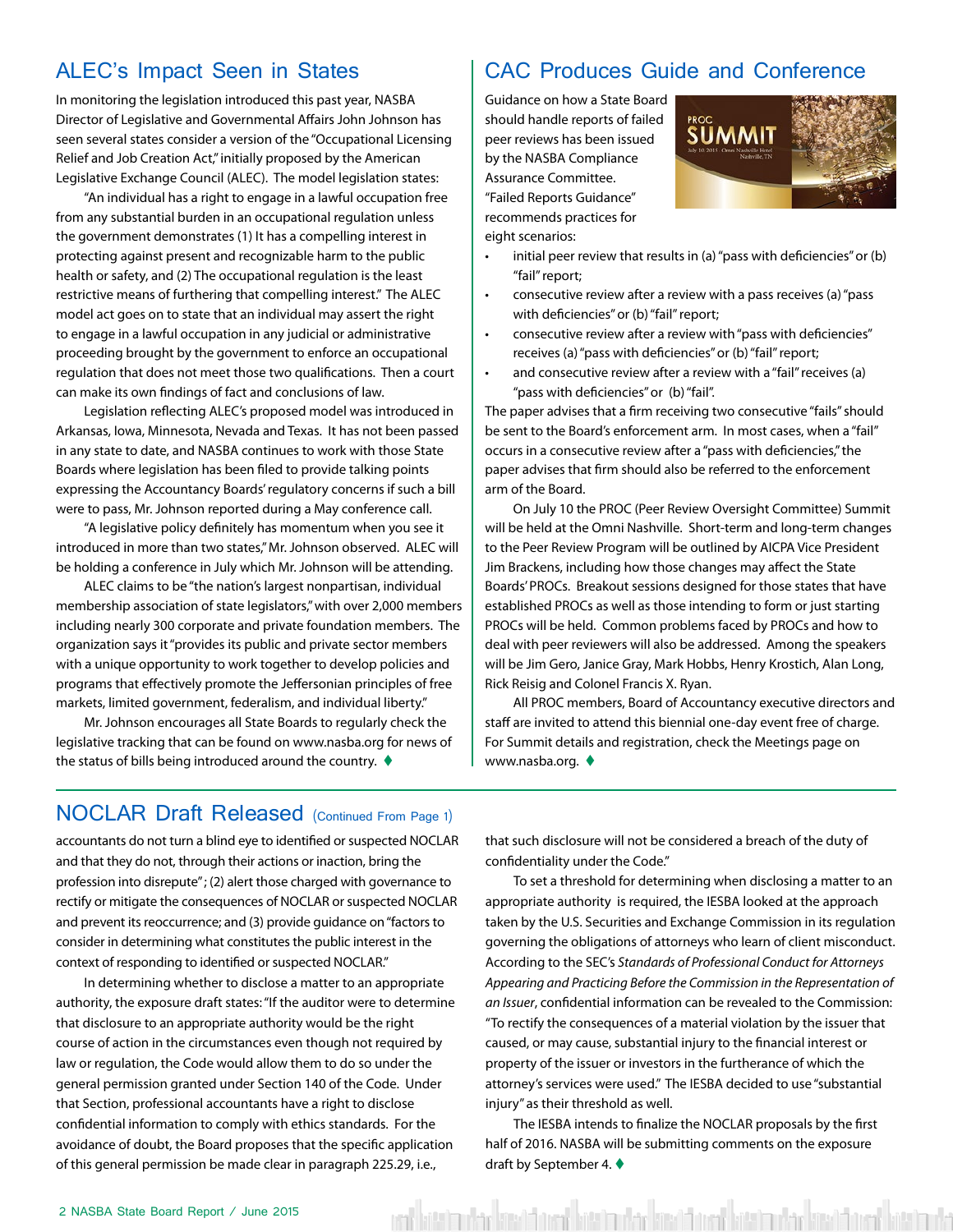# PRESIDENT'S MEMO

# **Top 10 Reasons for Attending NASBA Meetings**

By the time you read this *Memo*, the 2015 NASBA Regional Meetings will be starting (June 17-19 Western and June 24-26 Eastern). From time to time, I have written about my concern that a few states are not able to attend NASBA meetings because of some bureaucratic resistance or outright prohibition of allowing State Board members and staff to travel. The rationale is typically not money, as State Boards are usually adequately funded, plus NASBA will provide scholarships to any state that does not have the ability to send a representative to our Regional and/or Annual Meetings. More frequently the travel ban results from the Board's inability to adequately describe the part the Meetings can play in contributing to their competence as regulators.

As I was watching a special on the recent retirement of late night talk show host David Letterman, with some of his "Top Ten" lists, I began to think of the important reasons why each State Board should attend NASBA meetings during these changing times. While Letterman's lists were meant to provoke laughter, the "Top Ten" I have compiled might provide talking points that could be used to persuade reluctant State officials to support attendance at these important meetings:



**Ken L. Bishop President & CEO**

Number 10: Allows State Boards to keep current with the stream of proposed and adopted changes in standards, regulations, and other accounting related requirements.

Number 9: Keeps State Boards knowledgeable as to the present state of the Uniform CPA Examination, and aware of any proposed changes in content and delivery of the Exam.

Number 8: Provides a means for State Boards to be aware of case law and court decisions that can impact disciplinary and regulatory processes in their State.

Number 7: Gives State Boards insight into the development, maintenance and improvements in regulatory support systems such as the Accountancy Licensee Database (ALD), the Accountancy Licensing Library (ALL) and CPA Mobility.org.

Number 6: Allows State Boards to be aware of activities, issues and opportunities regarding Federal, national and international regulatory bodies such as the IRS, SEC, PCAOB, FAF (FASB, GASB, and PCC), and the IASB.

Number 5: Informs State Boards of accounting-related issues with Federal Agencies such as DOL, HUD and HEW. Number 4: Gives State Boards detailed analysis into proposed changes in processes and systems they rely upon, such as the AICPA Peer Review Program.

Number 3: Educates State Boards as to changes and amendments being considered and developed for the Uniform Accountancy Act and provides an avenue for the State Boards' input.

Number 2: Provides State Boards with details and analysis of specific complaints and violations, with insight into how they are investigated and prosecuted.

*Now a drum roll as I point to the feature of the meetings that always draws the most positive comments from participants:*

Number 1: Allows State Boards to interact with and develop relationships with other Boards in their region and nationally, giving them a forum for exchanging ideas and responding to proposed regulatory changes.

NASBA meetings also include a social program that offers good food, entertainment and optional tours for guests, but these are all elements designed to have the total meeting promote relaxed, open discourse among regulators. A Letterman list might go for some laughs based on these lighter aspects of the meetings, but those are not part of my Top Ten. Everyone sees our meetings department does a great job of making sure my Top Ten are offered in a pleasant package.

As we become more successful in getting the vast majority of states attending and participating in NASBA meetings, the relevance, quality and importance of these meetings are continually increasing. This also places a bright light on the remaining states that are unable to attend. Hopefully the "Top Ten" list is a way to begin the conversation in those states, but remember, NASBA is always willing to step in and assist in discussions with a State Board's oversight department, executives or legislators.

I look forward to the day when every State Board is represented at NASBA meetings. In the meantime, I also look forward to seeing more State Boards' representatives at the upcoming NASBA Regional Meetings than I did last year.

*Semper ad meliora (Always toward better things).*

en L. Bohop

*— Ken L. Bishop President & CEO*

dativi firant filmisi atakumi atak firant filmisi atakumi atak filmisi atakumi ata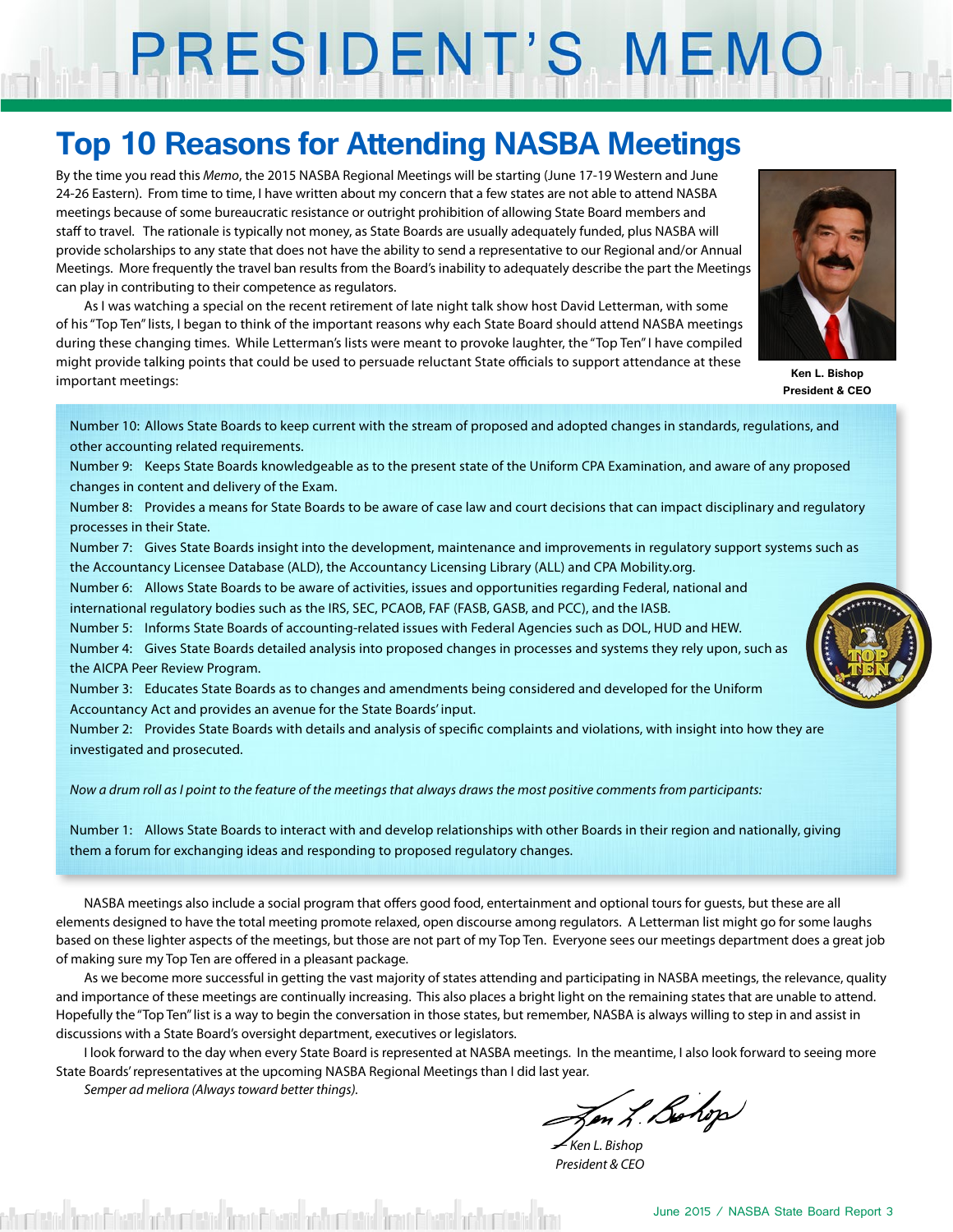# **The Uniform CPA Examination is Changing**

In 2013 the AICPA Board of Examiners (BOE) announced the launch of a new practice analysis in support of the Uniform CPA Examination. Completing a periodic practice analysis is essential to maintaining the legal defensibility of the Examination, which all 55 Boards of Accountancy use as part of the licensure process for new CPAs. The practice analysis ensures that the Examination continues to assess the knowledge and skills required of a newly licensed CPA, and is one of the three foundational "E"s of licensure; Education, Examination, and Experience.

#### **Organization**

The team conducting the practice analysis is organized into three groups; the BOE Sponsor Group, the BOE Sponsor Advisory Group, and the Project Team. The BOE Sponsor Group is charged with overall responsibility for the practice analysis and will make the final recommendations to the BOE on the form and content of the next version of the Examination, and is chaired by Rick Niswander (BOE Chair). The BOE Sponsor Advisory Group consists of 12 CPA Guest Advisors from around the country, including several actively involved in the regulatory community, who act as a sounding board for the BOE Sponsor Group as it identifies changes that may be made to the Examination. The Project Team plans and executes the specific tasks required to complete the practice analysis. Michael Decker, AICPA VP – Examinations, and Ed Barnicott, NASBA VP - Strategic Planning & Program Management, act as project sponsors for the project team, with Rich Gallagher, AICPA Director of Content, and Joe Maslott, AICPA Senior Technical Manager - Examinations Team, serving as project owners for the effort.

#### **Timeline**

#### **Invitation to Comment – September 2014**

An Invitation to Comment (ITC) was released in September 2014 to a wide range of stakeholders including the Boards of Accountancy. NASBA sent a response to the ITC that included input from the Regulatory Response, CBT Administration, Education and Executive Directors Committees, as well as feedback from a number of Boards. Several Boards provided their own direct response to the ITC. Other input was received from other regulatory bodies (PCAOB, SEC) as well as academics, firms, review course providers and a number of individuals. Responses to the ITC are being used as input for the BOE in their deliberations and will be reflected in the upcoming Exposure Draft.

#### **Survey – December 2014 through January 2015**

An extensive survey consisting of approximately 800 task statements was distributed to approximately 350,000 supervisors

| <b>PROJECT</b><br><b>TEAM</b>                                         | <b>BOE SPONSOR</b><br><b>GROUP</b>                             | <b>BOE SPONSOR</b><br><b>ADVISORY GROUP</b>                            |
|-----------------------------------------------------------------------|----------------------------------------------------------------|------------------------------------------------------------------------|
| <b>MICHAEL DECKER,</b><br><b>PROJECT SPONSOR (AICPA)</b>              | RICK NISWANDER,<br><b>CHAIR (BOE CHAIR)</b>                    | <b>RUSSELL BATES</b><br><b>MARTIN BAUMANN</b><br><b>MICHAEL BECKER</b> |
| <b>ED BARNICOTT,</b><br><b>PROJECT SPONSOR (NASBA)</b>                | <b>JIMMY CORLEY</b><br>MICHAEL DAGGETT<br><b>MARI DEVRIES</b>  | <b>LISA CINES</b><br><b>BRIAN CROTEAU</b><br><b>DAN DUSTIN</b>         |
| <b>RICH GALLAGHER</b><br><b>JOE MASLOTT,</b><br><b>PROJECT OWNERS</b> | <b>JACKIE LEIGHTON</b><br><b>WENDY PEREZ</b><br>AMY SUTHERLAND | <b>TROY JANES</b><br><b>MATHEW LIEGEL</b><br><b>RICK REISIG</b>        |
| LORI KELLY<br>JOANNE LINDSTROM<br><b>JOHN MATTAR</b>                  |                                                                | DOUG SKILES<br><b>ART WINSTEAD</b><br><b>JON ZAVISLAK</b>              |

of newly licensed CPAs and newly licensed CPAs. This effort was supported by the State Boards with 35 Boards authorizing NASBA to provide contact information for the samples directly from the Accountancy Licensee Database (ALD). The AICPA member database was used to fill any gaps in sample coverage needed to ensure broad geographical representation. This unprecedented effort ensured that the survey respondents were from the broader licensee population and not only from the AICPA membership.

#### **Exposure Draft – September 2015**

Analysis of the ITC and the survey are combined to develop the blueprint for the next version of the Examination. The blueprint, if approved, will take the Examination to a new level in terms of specifying, not only the content of the Exam sections, but also the depth of knowledge and skills the candidate must demonstrate. This added dimension would allow the Examination to evaluate higher order skills as part of its basic design; a strong requirement identified through the ITC.

The blueprint combined with other elements of the next version of the Exam and potential changes to the test administration model will be combined in an Exposure Draft (ED) that will be released to all stakeholders in September of 2015. The comment period for the Exposure Draft will be 90 days, which makes it important that the Boards of Accountancy review and respond to the ED in a timely manner. NASBA will also submit a response using input provided through our committees and State Board outreach.

#### **Exam Launch**

Following the evaluation of the responses to the ED, the final form and content of the Exam will be set by the BOE, with the new (Continued on Page 5)

**NEW BLUEPRINT RELEASED** 

2ND QUARTER 2016

kaddomi bishudar kaddomi bishudar

**INVITATION TO COMMENT SEPT. 2014** 

**SURVEY** DEC. 2014 - JAN. 2015 **EXPOSURE DRAFT SEPT. 2015** 

**TESTING BEGINS** 2ND QUARTER 2017

*All dates, as well as the possible changes, are subject to change and should be considered tentative until formally announced by the AICPA.*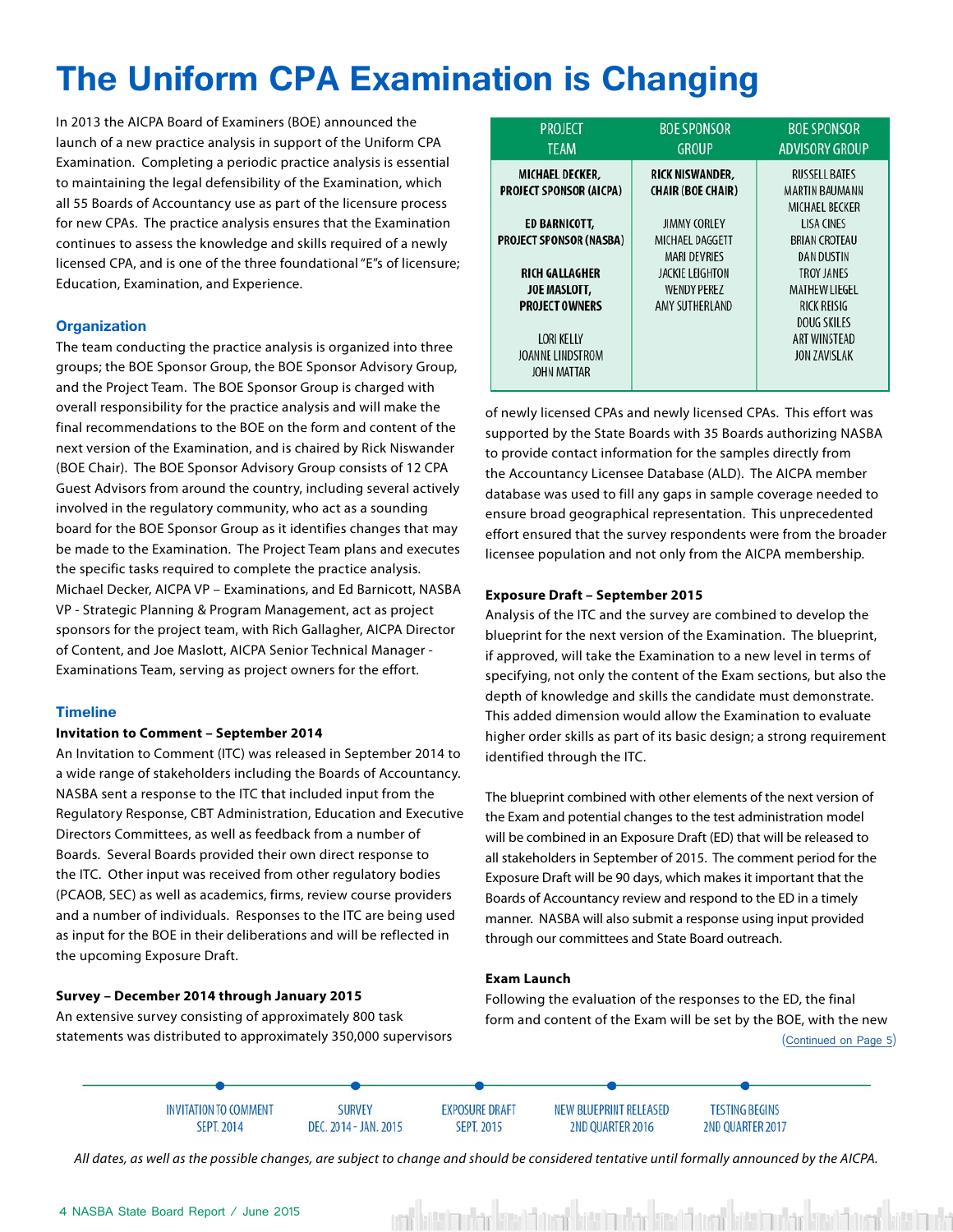# **The Examination is Changing (Continued From Page 4)**

blueprint expected to be announced in the second quarter of 2016. It is anticipated that the new blueprint will be in effect for testing in the second quarter of 2017.

During the period of the practice analysis, the AICPA is also developing new driver software; the software that controls the look and feel, and other technical and user experience aspects of the presentation of the Exam to the candidate in the test center. The new driver will be released to the test centers in 2016 and 2017 with little candidate impact. The complete version of the software presenting a new user experience to the candidate is expected to be launched in 2018.

#### **Possible Changes**

The results so far?

- **• Content is still at the core of the Exam.** The four sections of the Exam, AUD, FAR, REG and BEC are currently anticipated to continue, though BEC may evolve to cover more in-depth testing of higher order skills. Higher order skills will likely be emphasized more in all sections. It is also expected that taskbased simulations will be added to BEC.
- **• At this time, there is little support for a "capstone" Exam section that would integrate all sections and be taken last.**

The notion of assessing integrated content was supported by ITC respondents and is currently being explored.

- **• Excel is likely to replace the current spreadsheet in the Exam,** though it is anticipated to be available as a tool for candidates in 2018.
- **• We can expect a modest increase in the per section cost of the Exam to candidates.**
- **• Several changes to the test administration model may be proposed,** including a possible extension of the quarterly testing windows. As test administration falls under the purview of the State Boards of Accountancy, NASBA will be working closely with its CBT Administration Committee and seek input from State Boards regarding any possible test administration changes. If any such changes might necessitate State Board statute or rule changes, NASBA will work closely with the affected Boards to ensure they are alerted as soon as possible.

#### **Importance of Board Input**

It is critical that the Boards of Accountancy make their views heard regarding the next version of the Examination. Fulfilling the public protection mandate of the Boards requires that thoughtful consideration be given to the changes that will be communicated in the Exposure Draft.  $\blacklozenge$ 

# NASBA Praises PCC's Performance

The accomplishments of the Private Company Council were given high marks in NASBA's response to the Financial Accounting Foundation's three-year review of the PCC. Besides recommending that the PCC continue being more than an advisory body to the Financial Accounting Standards Board (FASB), the letter from Chair Walter C. Davenport and President Ken L. Bishop recommended that the PCC should have the latitude to consider not just the FASB's active agenda but also other private company-related alternatives to GAAP, following the existing endorsement process, and the PCC should maintain the ability to set its own agenda. NASBA's letter to the FAF can be found on www.nasba.org in the Comment Letters under "Publications."

"It is clear that the PCC's work thus far has been successful. Private companies are adopting and already utilizing the alternatives proposed by the PCC and endorsed by the FASB. Simplified accounting alternatives for both goodwill and variable interest entities, as examples, have brought welcome financial reporting

NASBA Upcoming Meetings & Events

**Western Regional Meeting** June 17-19 Coronado, CA

**Eastern Regional Meeting**  June 24-26 Baltimore, MD

**Peer Review Oversight Committee Summit**  July 10 Nashville, TN

relief to private companies," the NASBA letter states.

Recommendations for possible improvements to the PCC made by NASBA included extending the terms of PCC members to five years on a rotating basis, which would mean their longevity on the PCC would be commensurate with the FASB's members. NASBA also suggested that, based on the extensive responsibilities and time requirements of the PCC's chair, that should be made a compensated position.

In a comment letter from AICPA Chair Tommye E. Barie and President Barry C. Melancon, the Institute agreed with NASBA that the PCC should not become only an advisory body. Their letter to the FAF states: "Consistent with how the PCC was established, FASB and PCC must be partners in deciding when differences in GAAP are appropriate."

An update on the work of the PCC will be presented at the NASBA Regional Meetings by PCC Chair Billy Atkinson at the Western Regional Meeting and PCC Member George W. Beckwith at the Eastern Regional Meeting.  $\blacklozenge$ 

> **National Registry Summit**  September 9-11 Washington, D.C.

**108th Annual Meeting**  October 25-28 Dana Point, CA

**For more information, visit nasba.org.**

ia Trant Charis at humistica Trant Charis at humistica Trant Charis at humistic